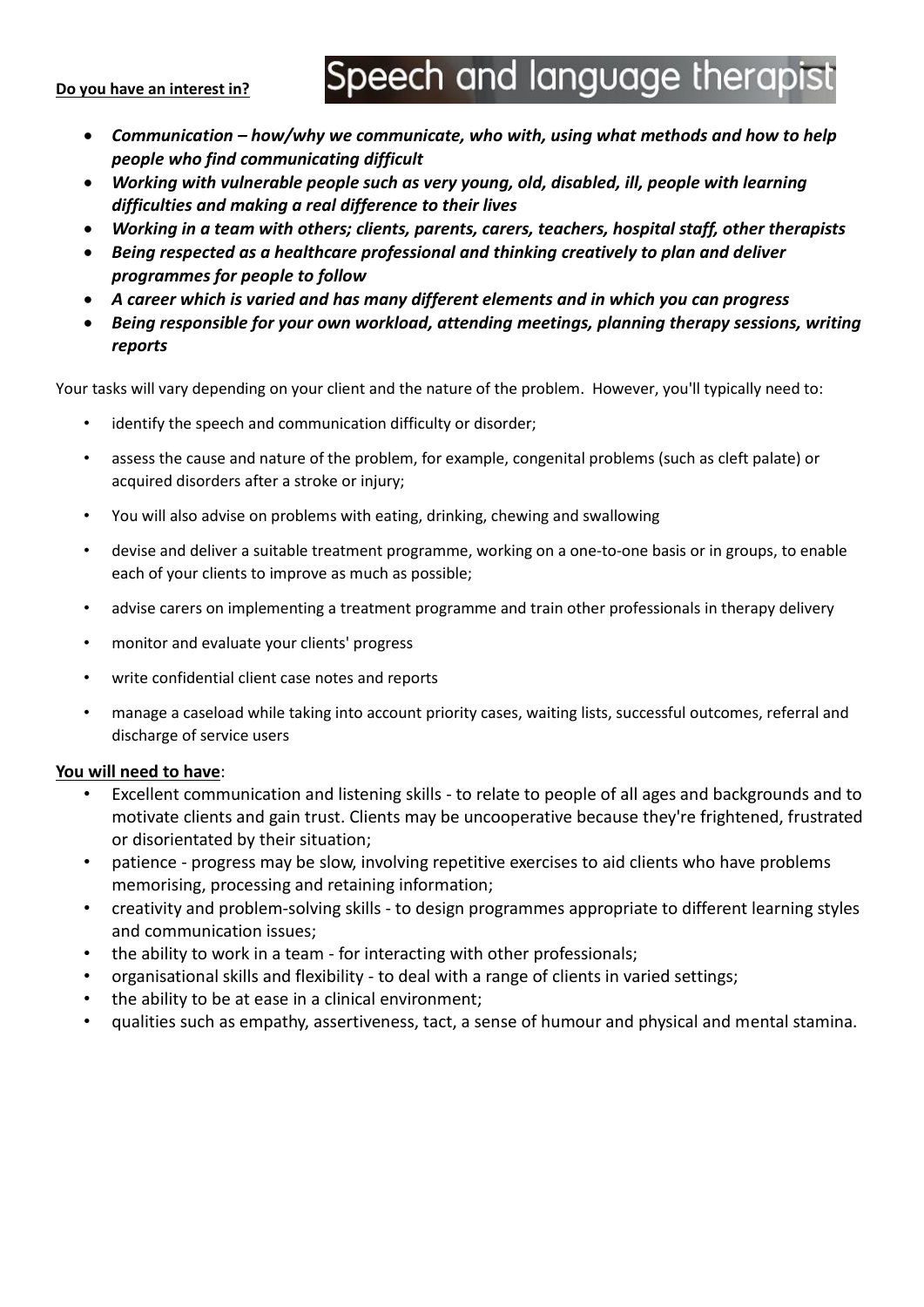• Driving licence

## **Salary**

- Starting £21,00 ,
- Middle £34,000,
- Senior £40,000

## **Work experience**

It is essential to gain work experience so that

- a) You know the job is right for you and you have the correct skills
- b) You can stand out in a very competitive market
- **Visit/ observe a speech therapist**
- **Work in retail developing your own communication skills**
- **Work or volunteering with young children, people with learning difficulties, old people such as helping at a nursery or retirement home**
- **Observe or help people who teach English to foreign people, other languages, a musical instrument**
- **Support at a sports/drama/music/art group where you have to communicate with others**
- **Mentor younger students/ help at homework club- developing your skills of communication, patience, problem-solving**

#### **Other info**

- In your first year you will have a mentor who you will work with and be able to learn from
- Lots of access to courses and new ideas and theories
- Specialise in areas which interest you
- Can be promoted to different levels and different responsibilities
- Work around the country and potentially other countries
- Work in schools, hospitals, rehab centres, nursing homes etc…
- Jobs are available throughout the UK, although there are more opportunities in cities.
- You can work in a range of settings, for example hospitals, health centres, day-care centres, rehabilitation units, schools or pre-schools, a client's home, prisons or young offenders' institutions. It's possible to work in several different locations during the week.
- Depending on where you work, you may need to travel between client visits.
- With experience, you can take on freelance work or become self-employed.
- Competition is fierce and you need to be well qualified, passionate and hard-working

Strong A Levels - preferable in related areas Good choices are: Sciences/English/MFL/Music/Humanities/Psychology/Sociology Undergraduate Degree in Speech and Language Therapy (3-4 years) Or Degree in relevant subject like Science, Medicine or Psychology plus a conversion course

Strong GCSE results

You must qualify and be registered with the Health and Care Professions Council (HCPC)